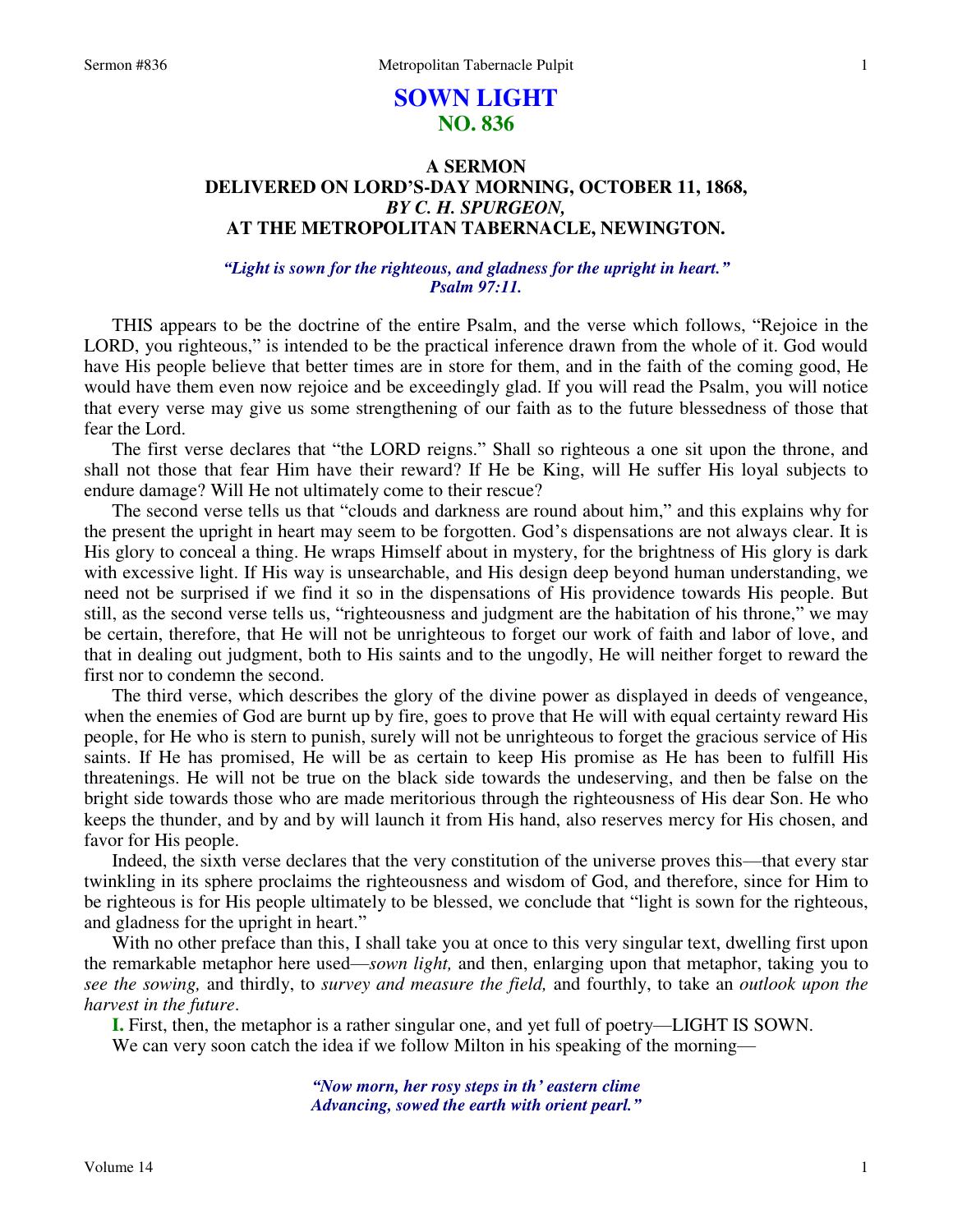The sun, like a sower, scatters broadcast his beams of light upon the once dark earth. Look up at night upon the sky bespangled with stars, and it seems as though God scattered them like gold dust upon the floor of heaven in picturesque irregularity, thereby sowing light. Or if you want a fact which comes nearer to the sowing of light literally than anything which our poets have written, think of our vast coal beds which are literally so much sown light. The sun shone upon primeval forests, and the monstrous ferns grew and expanded under the quickening influence. They fell, as fall the leaves of chestnut and of oak in these autumns of our latter days, and there they lie stored deep down in the great cellars of nature for man's use, so much sown light, I say, which springs up beneath the hand of man in harvests of flame; which flood our streets with light, and cheer our hearths with heat.

 Sown light, then, is neither unpoetical nor yet altogether un-literal. There is such a thing as a matterof-fact, and we may use the expression rightly enough, without grotesqueness of metaphor. Understand then, that happiness, joy, gladness, symbolized by light, have been sown by God in fields that will surely yield their harvest for all those whom by His grace He has made upright in heart.

*Sown* light signifies, first, that *light has been diffused*. That which is sown is scattered. Before sowing, it was in the bag, or stored up in the granary, but the sowing scatters it along the furrows. There was happiness always in the mind of God. He is unspeakably blessed in Himself. We cannot dissociate the idea of Godhead from that of infinite delight. But all this happiness was nothing to us, we could not reach it, God might have been infinitely blessed, but we might have been shut up in hell, gnawing our iron bonds in the desperation of unutterable agony. But in due time, according to the eternal purpose, God sowed happiness for His people, took it, as it were, out of Himself, and cast it broadcast in the fields of His eternal purposes, and in the decrees of His divine providence, that there might be a harvest, not for Himself, for He was happy enough, but for all those whom He gave to Christ, who are made righteous in His righteousness, and upright through His Spirit.

 Thank God, you who love Jesus, and are resting upon His atonement, that God's happiness is not kept to Himself, but is diffused for you and the whole company of His elect, and that the pleasures which are at God's right hand for evermore are not kept within their secret springs, but made to flow like a river, that you with all the blood-bought may drink thereof to the full.

*Seed that is sown is not in hand*. After the husbandman has scattered his wheat he cannot say, "Here it is." It is out of sight, gone from him. You may walk over the fields for the next few weeks and see no trace of it, and fools might say, "Ah! now so much wheat is gone from him, he is so much the poorer, he has it not." So the gladness which belongs to the righteous is not to be regarded as a thing of the present*.* Their great store of pleasure is yet to come, it is light that is sown, not light that now gleams upon their eyes, it is a gladness that has been buried beneath the clods for a special purpose, not a gladness which is now spread upon the table as bread that has been baked in the oven. The believer's greatest happiness is not like bread ready for food, it is seed buried by the sower. Brethren, let us remember that this world is not our rest—

### *"We look for a city that hands have not piled, We seek for a country by sin undefiled."*

 To look for happiness here were to seek for the living among the dead. Christ is not here, for He has risen, and our joy is not here, for our joy has risen with Him. Seed sown then is not within sight, and the great bulk of the Christian's happiness is not a thing of present enjoyment, not what he can see with the eyes, and hear with the ears, and touch with the hands, it is a matter of faith, it is not to be feasted on today, but for a purpose it is withheld until patience has had her perfect work, and seen her joy blossom and bud, and open and ripen under the smile of the Lord her God.

 As seed sown is not visible, so *it is not expected that it shall be seen or enjoyed tomorrow*. "The husbandman waits for the precious fruits of the earth." Only little children put their seeds into the ground and then turn up the mold to discover whether the seeds are growing on the morrow. It was said of the northern nations, near the pole, and said truthfully, that they sowed their barley in the morning and reaped it at night, because the sun goes not down for four mouths at a time, but in sober truth we must not expect to have the rewards of grace given to us immediately as we believe. This is the time for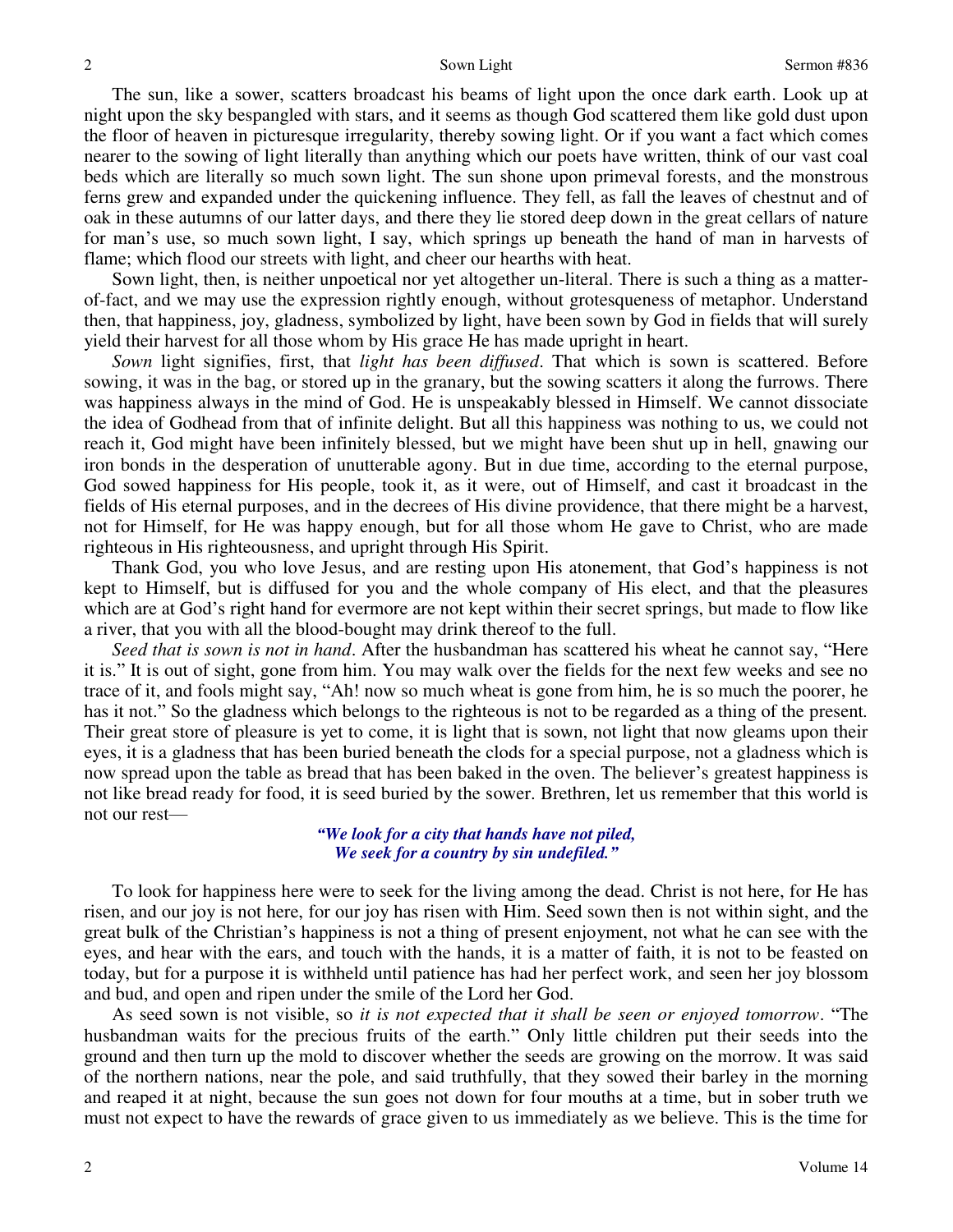running, not for tarrying to gaze upon the prize. This is the hour for the battle, not yet may we rest on our laurels. There must be a trial of our patience and our faith. God delights that His servants should be put through many exercises and ordeals, in order that the praise of the glory of His grace may be manifest in them and through them, to the principalities and powers in the heavenly places. Wait, then, Christian, be content to wait. The Bridegroom comes quickly, rest assured of that, and if you think He lingers, ask for greater patience that you may patiently work on, continuing steadfast and unmovable, always abounding in the work of the Lord.

 Expect not your full reward of joy tomorrow, your lot is on the other side of Jordan, the bells of your wedding day shall ring out in another world, and your coronation will be received in the ivory palaces, upon which the sun has never shone. You are espoused to a Husband who is not here, you look for a kingdom far above these changeful skies. Have patience, then, till the great hour shall come, and the King shall descend to take His own.

 But while seed sown is not in sight, and is not expected to be seen tomorrow, yet *it is not lost*. No one but a person without sense would say that the farmer has lost so much of his capital when he has cast it in the form of seed-corn into the furrows. Nay, sir, he reckons that he has gained when he has sown, for the seed in the granary was worth so much, but that in the furrow is worth so much more on account of the labor expended in the sowing. The husbandman counts it gain to have sown his corn. He has transferred his treasure from one bank into another. He does not reckon that any of it has been lost.

 So with the happiness of a Christian. We may today seem less happy than the gay worldling who flaunts himself in the sunlight of human approbation, but it is not a loss to renounce such inferior joys. The postponement of our joys, our waiting, our letting joy lay by at interest, our tarrying for a moment that our position may be the richer, when we come into our estate, is no loss. Joy self-denied is not lost. Lost, my brethren? Lost, the happiness of a single hour in which we have wept for sin! Lost, the happiness of a single moment in which we have suffered affliction for Christ's sake, through persecution and slander! Nay, verily, it is put to our account, and the record of it remains in the eternal archives, against the day when the Judge of all the earth shall measure out the portions of His people.

 Corn sown is not lost, but *is actually in possession still*. If a farmer had to sell his field, he would of course ask much more for that in which the seed was sown than for one which was remaining fallow, because he counts that seed sown is still his own property. He cannot see it, but he knows it is there among those crumbling clods. He reckons that sown wheat, and puts it down in every inventory of his property. That seed which is under the soil is as certainly his as that which remains in the stack, or bound up in the sacks, and so you may reckon the joys of the hereafter as your own, and you ought so to reckon them, they are the best part of your estate, they are yours, though you do not enjoy them.

 Yours today the seraph's wing and the angel's harp, yours today the cherubic song and the bliss of the immortals, the presence of the Lord, and the vision of His face. Come, count upon the resurrection, it is yours; upon the glory that follows it, it is yours; upon the millennium with all its splendor, it is yours; upon eternity with its unutterable joys, all these things are yours, and you are Christ's, and Christ is God's. You cannot see the heavenly light, you expect not to see it as yet, but, so far from being lost, it is yours this very day, and you only need by faith to write it down upon the tablets of hope, and today rejoice that you are rich I infinite possessions.

 Sown seed *is in the custody of God.* JEHOVAH is the farmer's banker. Who can take care of those bags of wheat which have been thrown out from the hand during the last few weeks? Who, indeed, but the covenant God, who has said, "While the earth remains, seed-time and harvest, summer and winter, shall not cease"? There may come the rotting under the clods, the worm, the bird, the mildew, the blast, there may come the long drought or the too plenteous moisture, but the farmer has scarcely a hand in the future destiny of his wheat and barley, the crop remains with God. You merchants may fancy you can do without the Lord, but the man who has to till the soil is obliged to feel, if he has any sensibility, his entire dependence upon the God of the rain cloud and the Lord of the sun.

 So, beloved, here is our comfort. The light that is sown for the righteous is in the custody of God. Our future happiness, our eternal bliss, are kept by the great guardian of Israel, who does neither slumber nor sleep. Be not afraid, therefore, that you shall lose your heaven, for Christ keeps it for you.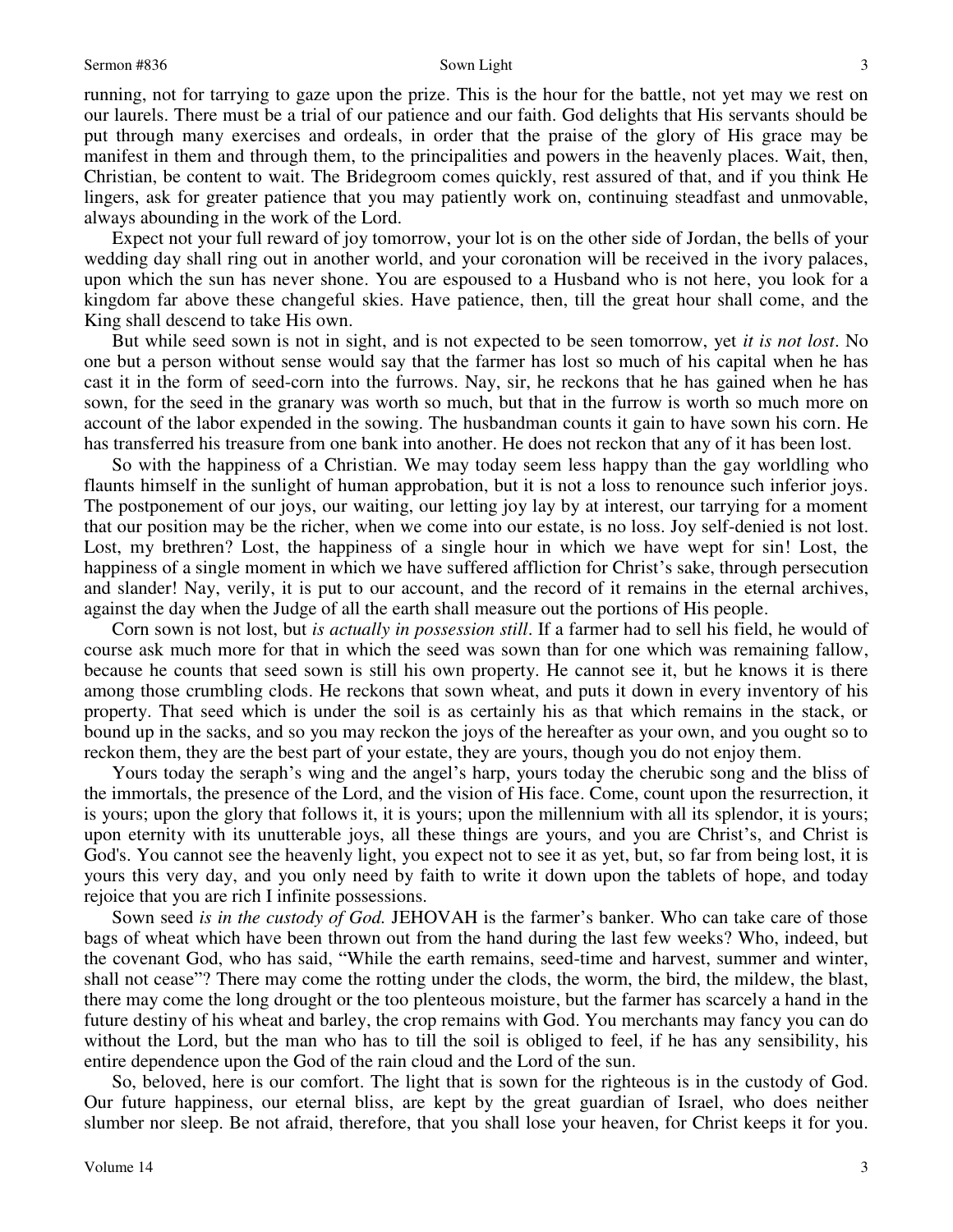He has gone to take possession of it in your name, as your representative, and He will not suffer any to rob you of your entailed heritage. He will come a second time to take you to Himself to enjoy the portion which He has prepared for you. Oh, blessed fact, that the joys of the hereafter are in such keeping! Brethren, we have not to fight to maintain our rights in the eternal land, we have not to dispute in courts of law in order to maintain our claim to the everlasting inheritance. He is at the Father's side, the Man of love, the Crucified, and He takes care that all shall be safe and well for the people of His eternal choice! Light is sown for the righteous, that is to say it is put into the custody of heaven, where it will be infallibly safe.

 A thing that is sown is not only put into God's custody, but it is put *there with a purpose, that it may come back to us greatly multiplied.* The believer gives up in this life his self-seeking, he suffers some degree of self-denial, he yields up his own boastings to trust in Christ's righteousness, and he makes a good bargain thereby. What if he should be made poor by being honest, or if he should have to suffer through following Christ, yet the return, the reward, the recompense—these are so exceeding abundant that the present light affliction is not worthy to be compared therewith. We suffer for a moment that we may reign forever*.* We stoop for a second that we may be lifted up world without end. We shall get back the seed-corn multiplied ten thousand times ten thousand, and we shall bless and magnify forever and ever the glorious Sower who sowed such a harvest for us.

 The drift, the whole drift, and meaning of this sown light is just this—that the righteous have their best things yet to come. God has begun very graciously with some of us, indeed, so well, that our loudest music falls flat compared with the praise which He deserves. And you are afraid, sometimes, that God will be worse in the future than He has been in the past! O think not so hardly of Him! You know what kind of feast the great Master makes. He does not bring forth His best wine first and then afterwards brings forth the worst. Oh, no! but He puts upon His table the worst, if so I may say, first, good as that is, and then we may say of Him afterwards, "You have kept the best wine until now." The summers of our God do not begin with fervent heat and end with cold. God is not one who flatters us at the first to deal sternly with us at the last, we shall go from strength to strength, from good to something better, and until life's happiness culminates in heaven's, we shall see more and more of the lovingkindness of the Lord. Our best is yet to come, and the mercy that is to come will be always coming, until life's end.

 There is a story told of Rowland Hill, which I have no doubt is true, because it is so characteristic of the man's eccentricity and generosity. Some one or other had given him a hundred pounds to send to an extremely poor minister, but thinking it was too much to send him all at once, he sent him five pounds in a letter with simply these words inside the envelope, "More to follow." In a few days' time, the good man had another letter by the post, and letters by the post were rarities in those days, when he opened it there was five pounds again, with just these words, "And more to follow." A day or two after there came another, and still the same words, "And more to follow." And so it continued twenty times, the good man being more and more astounded at these letters coming thus by post with always the sentence, "And more to follow."

 Now, every blessing that comes from God is sent in just such an envelope, with the same message, "And more to follow." "I forgive you your sins, but there's more to follow." "I justify you in the righteousness of Christ, but there's more to follow." "I adopt you into My family, but there's more to follow." "I educate you for heaven, but there's more to follow." "I have helped you even to old age, but there's still more to follow." "I will bring you to the brink of Jordan, and bid you sit down and sing on its black banks, on the banks of the black stream, but there's more to follow. In the midst of that river, as you are passing into the world of spirits, My mercy shall still continue with you, and when you land in the world to come there shall still be more to follow." Light is still sown for the righteous, and gladness for the upright in heart.

**II.** Secondly, having opened the metaphor of sown light, let us now speak of the SOWING itself.

 When were the happiness and security of the righteous sown for them? Answer, there are three great Sowers, the Father, the Son, and Holy Spirit, and all these have sown light for the chosen people. First, *the Father*. In long ages past, or ever the world was, it was in the Eternal mind to ordain unto Himself a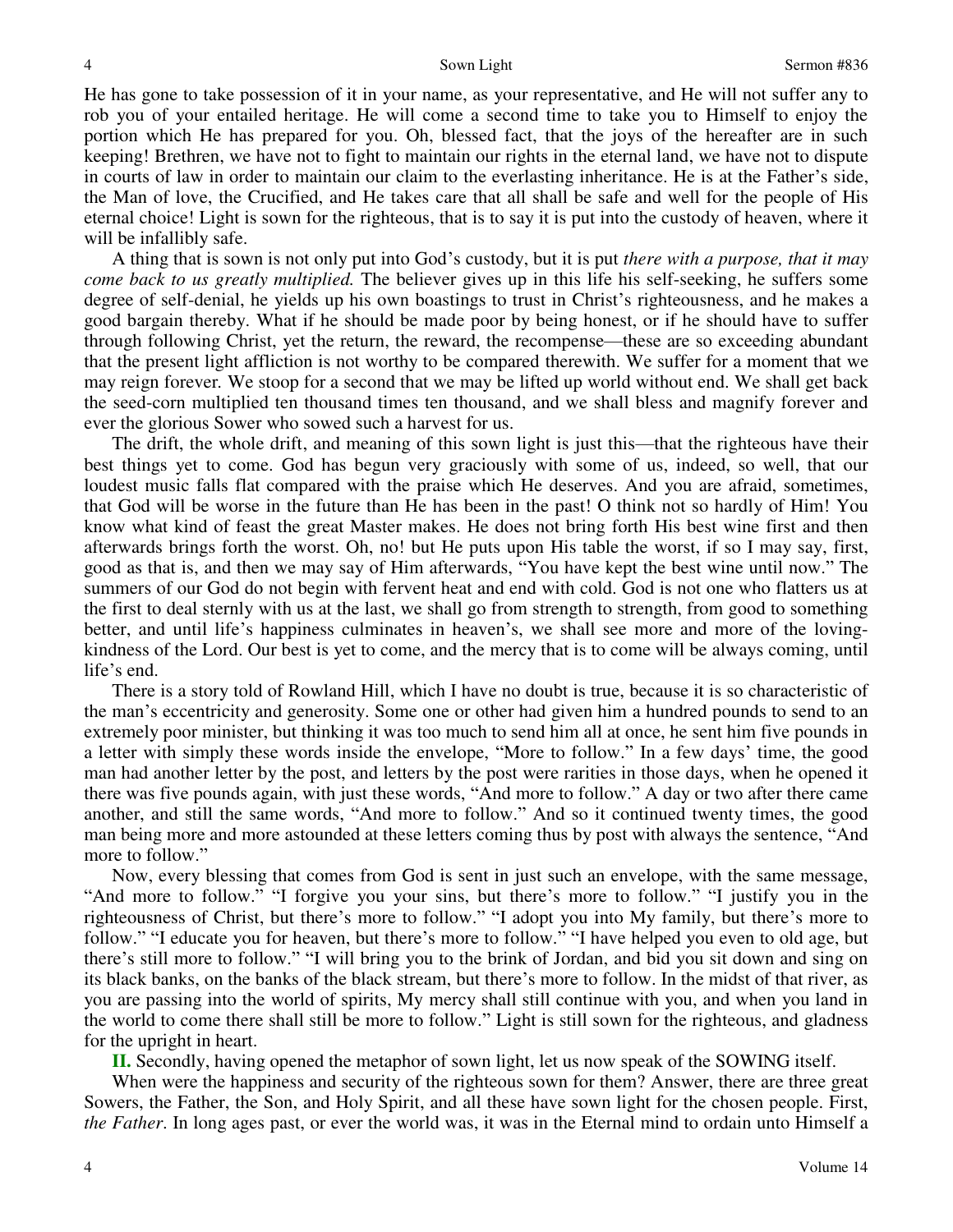people who should show forth His praise. In His august mind it was determined that although His loved ones should fall in Adam, they should be raised in Christ; should be chosen over and above all their fellows, and in spite of their sins should be loved with an everlasting love, should be kept in time, should be glorified in eternity.

 Now all those great decrees of God, of which He has revealed some inklings in His Word, were so much sowing of light for the righteous, so much provision of gladness in the future for the upright in heart. Yea, I venture to say that there was not a decree of God which in some way or other did not promote the happiness of His people, not a single covenant provision, not a single purpose of eternal wisdom but was intended and adapted to bring joy and peace to them. As all the rivers run into the sea, so all the purposes of God wrought together for this great central purpose of His, that He might have an elect people in whom His name should be glorified.

 Think now for a moment, beloved, of the thoughts of God to you. Long, I say, before the sun began to shine, what thoughts of love were in the bosom of the Father! Trace up the mercies of the present to those grand projects of the past, and praise and magnify the name of God that such unworthy sinners as we are should be the objects of such infinite conceptions. When the covenant at length was formed between the Father, the Son, and the blessed Spirit, when the decree began to take shape and to be revealed, when in the volume of the Book covenant mercies were written down for us, all the tenure of that covenant, every line, and jot and tittle, was so much sowing of light for the righteous, for throughout the whole of that mysterious transaction in the cabinet chamber of eternity, when the Father pledged the Son, and the Son pledged the Father, and they entered into covenant engagements one with the other in their mysterious wisdom, every part of those stipulations, every grain of those engagements was made for a sowing of light for the righteous.

 And so, beloved, when time had come, when man had fallen, the first promise that was ever spoken sowed light for the righteous. When Jesus Christ was given of the Father, His unspeakable gift, indeed, it was a sowing time of light for the saints, for in Him was light, and the light was the life of men. When the Father begets again unto a lively hope His people by the resurrection of Jesus Christ from the dead; when He adopts them into His family and calls them His sons and daughters, when He receives the wanderers into His bosom, and feasts them at the table of His love, then, in all that, light is being sown for the righteous, and gladness for the upright in heart. Ay, and in the steering of the courses of the stars, in the ruling of the winds and tempests, in the government of nations, even in their crash, and in their fall, in the changes of events, and in all that comes from the right hand of the eternal God, light is always being sown by the Great Father for the righteous whom He loves.

 A second great Sower was *God the Son*. He sowed happiness for His people when He joined with the Father in covenant and promised to be the substitute for His saints. But the actual sowing took place when He came on earth and sowed Himself in death's dark sepulcher for us. Well did He Himself say, "Except a corn of wheat fall into the ground and die it abides alone, but if it die it brings forth much fruit." He dropped Himself like a priceless seed-corn into the tomb, and what fruit He has brought forth let heaven and all the blood-washed company declare. The flower that springs from His root is immortality and life. Jesus Christ has brought all manner of heavenly things unto His saints, and made them rich to all the intents of bliss, by the sowing of Himself as the life of His people.

 Nor must you think that He served us alone, and promoted our happiness only by His stripes and wounds, and bloody sweat, and death, no, beloved, when He rose from the dead, the fact of His resurrection was a preparing and storing up of future blessedness for His redeemed. When He ascended up on high, leading our captivity captive, did He not then scatter gladness for us? And when He received gifts for men, yea, for the rebellious also, did He not accomplish a boundless sowing of light for the elect people? At this moment, standing as He does the High Priest of our profession, pleading before the Majesty of heaven, what are those pleadings but a sowing of happiness for us, a laying up of bliss which we possess today in measure, and shall enjoy hereafter without measure in His presence before the throne?

 Beloved, let me remind you that in the government which Christ exercises as Mediator, even as Joseph governed Egypt for the sake of Israel, so does the Lord Jesus govern the world for the sake of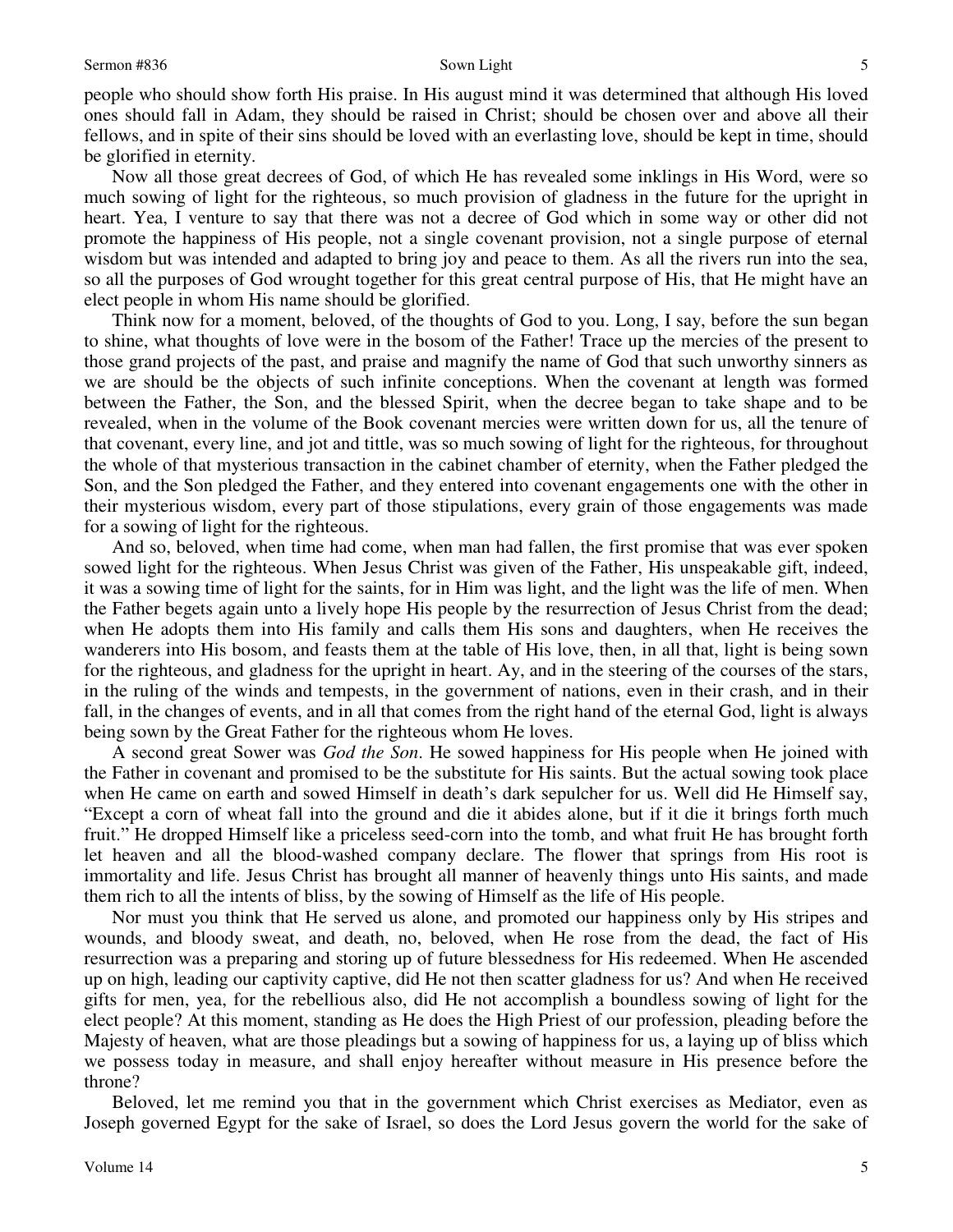His people. In everything that He does He has a design towards His elect ones. He may pause and wait with much long-suffering, bearing long with the ungodly, but in that delaying there is a sowing of light for the elect, every hour of delay shall have its recompense. And when He comes, when the clouds of heaven shall make Him a chariot, and the doors of eternity shall be opened that He may go forth in all the pomp of His glory to judge the earth, then in that day light shall still be sown, and forever and ever while Jesus Christ lives, the friend and patron of His chosen, He shall forever be preparing fresh joy for them that love Him, such as eye has not seen nor ear heard, neither has entered into the heart of man to conceive.

 Once more, *the Holy Spirit* is a third great Sower, sowing in another sense, sowing in a sense that comes nearer home to our experience. Light is sown for the righteous by the Holy Spirit. In the hour when He brought the law home with its terrors, and laid us, broken and mangled at the feet of Moses, He was sowing light for us. Our humbling was the preface to our exultation, and we have already proved it so. In that moment when we were subdued, humbled, made to loathe our own righteousness, trampled into the very mire under a sense of weakness and death, He was sowing light for us. We did not know it, we thought that our destruction was near at hand, but oh! those precious drops of penitent tears, those blessed heartaches, what if I had said those priceless broken bones!—out of them has come through Jesus Christ our present joy and peace.

It needed that we should be weaned from self, it was necessary that we should make the terrible discovery of our soul's depravity, and as we passed through all that darkness and gloom of heart, the Holy Ghost was sowing for us our future perfection and glory at the right hand of Christ. Today that Blessed Spirit continues His sowing in us. Every gracious thought, every stroke from the whip of affliction when sanctified, every down-casting of our proud looks, every discovery of our utter insignificance, worthlessness, and death, everything in us that harrows us, cuts us to the quick and wounds us, but yet brings us to the Good Physician that He may exercise His healing art, all these are sowing for us a blessed harvest of light for which we must wait a little while. Be thankful, brethren, for painful inward experiences, when they are most severe they are often most beneficial. Be grateful to God that thus, by His Spirit He is making you fit to be a partaker of the inheritance of the saints in light, and in one word is sowing gladness for the upright in heart! Thus I have as well as I could shown you the Sowers.

**III.** Now I shall occupy a few minutes by inviting you TO GO TO THE FIELD.

 God has sown happiness for His saints, but you must recollect it is only sown. You are not to expect to see it grown up while you live this side of the moon. Now where are the fields that we may well say are sown by God's grace with happiness for us? Here is one field—*the field of His Word*. Ah! you may almost see the happiness here. We say the pearl is hidden in this field, but really it gleams upon the very surface. Every promise of God has a secret meaning beyond what we as yet have learned, and that hidden sense is full of happiness for the children of God. Every page here is intended to be for their comfort, for their lasting good, either in the form of instruction, rebuke, or edification. The whole Book as we pass from field to field, and, as it were, climb over one stile and another, lies before us as so many broad and fertile acres, all sown with secret light for believers.

 So it is with *providence*. Every event which can occur is sown with light for the faithful. It does not so appear, far rather the fields just now are very unpleasant to look upon, the water stands deep in those broad furrows, you cannot imagine there will ever be a harvest in a land so flooded with trouble, but wait awhile. Providence may look very dark today, but it is full of light—latent light—light which must flash forth as the noonday for brightness. All circumstances are teeming with benefit to you if you be in Christ. Ships with black hulls are bringing you bright gold. Ravens shall bring you meat, and even devils shall be slaves to your service.

 There is not a dying child or an ailing wife, there is not a dishonored bill, there is not a wrecked vessel, there is not a burnt house, there is not a single diseased bullock but what you shall see at the last, and perhaps before then, to have been full of real blessedness for you. There is not only mercy in God's dealings with His people in the gross, but in the detail. All the providence of God, far reaching as it is,

6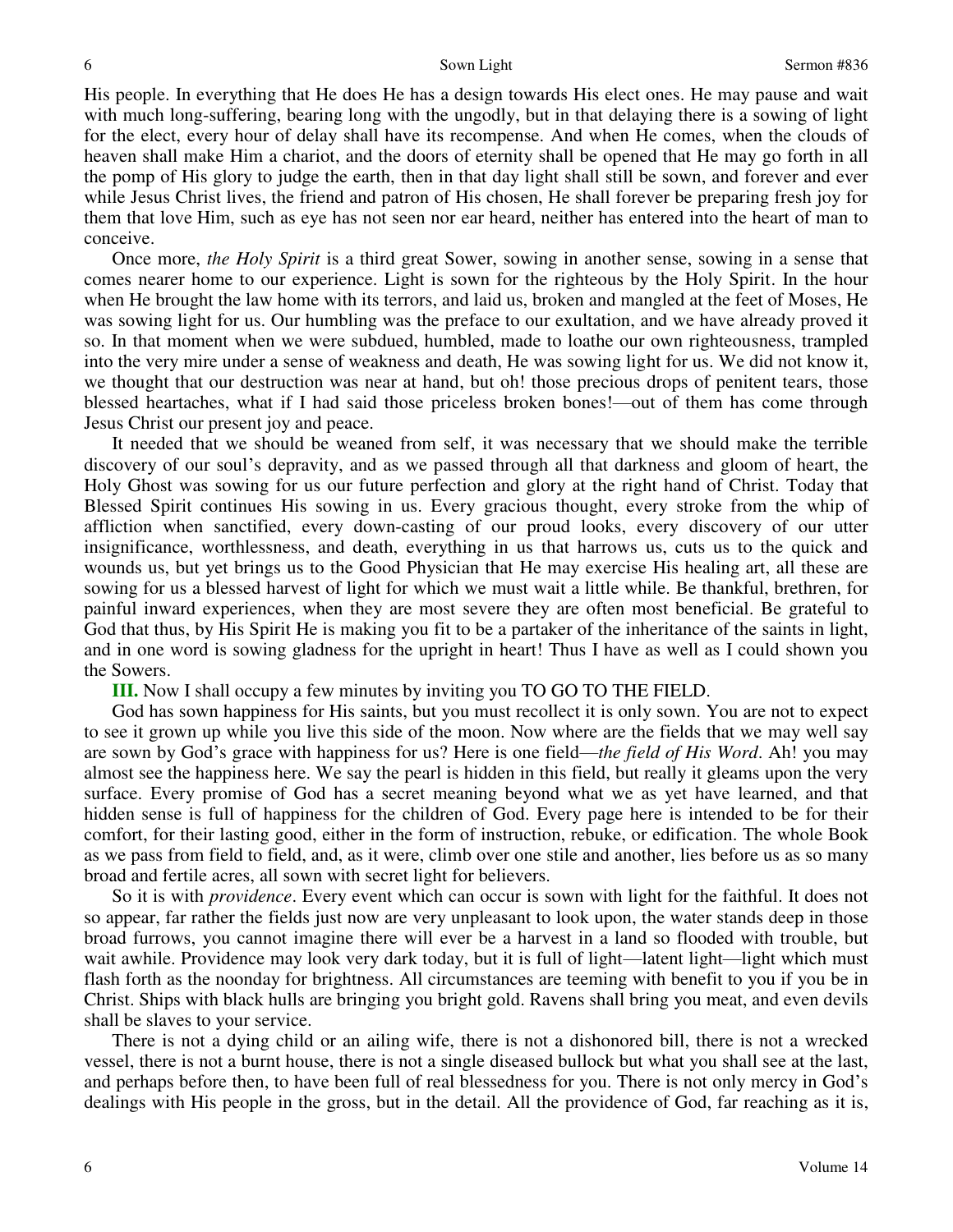and extending from our cradle to our tomb, is full of the divine intent that His children shall be blessed, and blessed they shall be.

 You have sometimes read, I daresay, with wonder, that instance of Balaam trying to curse the people of God. He offered his seven bullocks and his seven rams, and went first to one hill and then to another, to look at them from different quarters that he might be able to say a word against them, but every time that mouth of his was compelled to utter a blessing*.* And it is so with the great enemy of our souls. Sometimes we are tried with poverty, and then he tries to curse us with envy, then we are tried with wealth, and he would curse us with pride, but from whatever quarter of the compass he may endeavor to bring an imprecation upon God's people, the only result shall be their greater blessing, for "God is not a man, that he should lie; neither the son of man that he should repent: has he said and shall he not do it? or has he spoken, and shall he not make it good?"

 Beloved, the field of the Word, and the field of providence are both sown with light. There is one little field called, "God's Acre," which to some here present appears to be sown with much darkness, but is really sown with light—that sleeping place, the cemetery where your loved ones lie beneath the sod. Yes, but they shall rise again, and so light is sown for you, even in the moldering bones of your beloved children and friends. You would not have it otherwise, would you? Would you lose that seed? Imagine for a moment that it should never come up again from the sepulcher? Would not that grieve you beyond measure? It is your comfort to feel that these dry bones shall live, and all the band of those you loved so dearly who have gone from you for awhile, are not lost, but gone before. "Refrain your voice from weeping, and your eyes from tears: for your work shall be rewarded, says the Lord; and they shall come again from the land of the enemy." And what a happy meeting, what joyous greetings, what blessed reunions, when they meet to part no more! In that, "God's Acre," then, in the many burials we have attended, light is sown for the righteous.

 Beloved, light is sown for the righteous, *even upon earth*. I mean there is a glory promised to the church of God even upon this earthly globe. Time shall speed its flight, and the day shall come of the Master's ultimate triumph. The millennial age is certainly foretold, and faithfully covenanted by the promise of God, then the martyr's blood shall be rewarded, then the ashes of the saints shall prove to have been good seed-corn scattered to the winds, but vital in every atom. The day is coming when the monarchs of the earth shall yield their thrones to Jesus, and the gods that now reign over mankind shall be cast away as ignoble things to the moles and to the bats. Then shall the righteous shine forth as the sun in the glory of their Father. What will be the bliss of a faithful servant of God at his Master's coming!

 It is not mine to give you fancy pictures, but to remind you of those words of the Master, that if we have been faithful in few things, He will make us ruler over many things. We shall be on earth kings and priests unto our God, and shall reign with Him. In the very land of persecution and rebuke, and of slander, and of scorn, the righteous shall put on their crowns, and shall walk in white with their Lord, for they are worthy. Light is sown for the righteous.

 But I must ask you now to look beyond your cemeteries, and to look beyond this poor narrow world. What is this earth but a mere speck? Look into *eternity.* Can your minds conceive it? Eternity! Duration without boundary! The whole of that boundless region is sown with light for you. Think of a prairie in America, a sea of grass, think of it all plowed and tilled, and sown with wheat, and all yours! How rich would you be! But what are the prairies compared with the plains of heaven? And what the finest corn compared with heaven's light?

 All far away through all the ages of ages, when this world has been consumed with fervent heat, when sun and moon have passed away, like lamps blown out because the night is over, there shall still be an up-springing of never-ending blessedness for you. Eternity is sown with light for you. The Godhead shall be yours with all its infinity ministering to your delights. The Lord Himself shall be your portion, the God of Israel shall be your endless heritage. Brethren, what more can I say? We cannot possibly measure the great fields that are sown for us, so let us thank God and take courage, and go on our way believing that everywhere we have fields already sown, and we must wait awhile before we shall reap the harvest.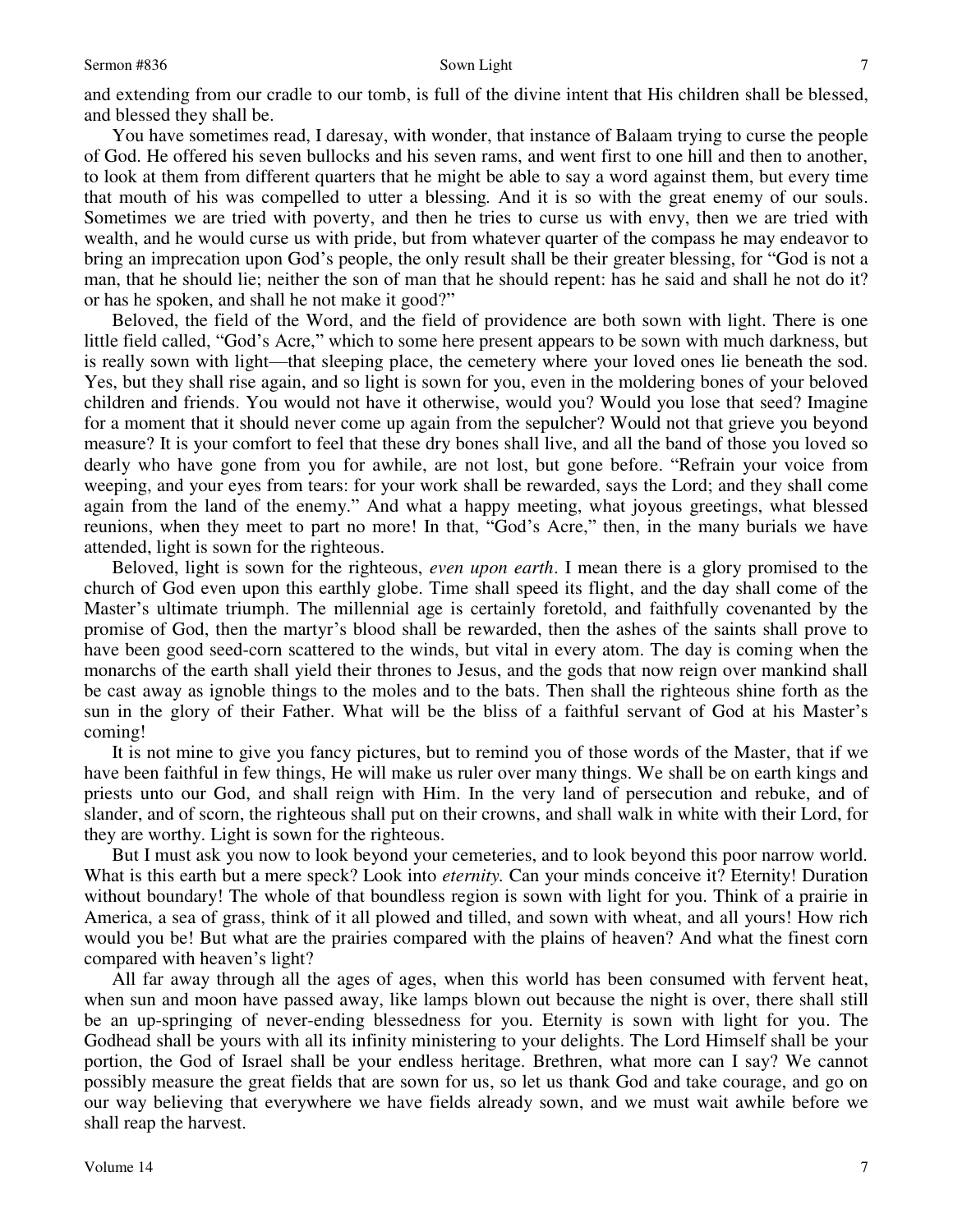**IV.** The last head is the FUTURE, but it shall occupy only a second or two, as I must close with a practical application.

 The *future.* That is always in the farmer's eye when the teams go out to plow, and when the sower's baskets are filled with corn, he thinks of next July or August, and the "Harvest Home," and the going to market with the yellow grain. So ought we always to have our eye upon the future, having respect unto the recompense of the reward. Today is all sowing, but we do not know how soon the reaping will begin. "As the Lord lives," said one, "there is but a step between you and death." And it may be only a step to any of us, for the Lord may descend from heaven with a shout, with the trump of the archangel, and the voice of God, and may at once begin to reap. But what a reaping! O my soul, what an eternal satisfaction to you to be forever with the Lord! One glimpse of His dear face on earth has ravished you, but what must it be forever without a veil between to gaze into that beloved countenance, and to feel His love shed abroad in your heart, and your heart plunged as into a sea of that love ineffable!

 Beloved, it is but a mere film of time that divides us from our expected portion. Those of us who are still young and in hale health should remember, and remember with great satisfaction, that if we are spared for forty years, yet they are but as yesterday when it is past, and as a watch in the night, while you who are getting grey and have reached your threescore years and ten, may be glad that with you it can be but a few more revolving moons, the passing away of a few more Sabbath days, and you shall be forever with the Lord. Come, come, murmur not, if the inn be not as comfortable as flesh desires, you are not to tarry long in it, you are on your journey home, and the cry is, "Up and away." What if the way be rough, your face is turned Zionward*.* The road cannot be long, so smooth it with hope and cheer it with song. You are not like those unhappy creatures, some of whom are present here, whose life has been a sowing of darkness*.* They have leagues of thistles to reap, acres upon acres of briers and thorns of which they will have to make their bed forever. They have been sowing the wind, and they will have to reap the whirlwind, which will carry their guilty souls forever in its dreadful tornadoes.

 O you who have never had light sown for you because you have never sought mercy through Jesus Christ, and the Holy Spirit has never renewed your hearts and made you righteous, think of what your fate will be! You will be like the farmer who sowed not in the seed-time, and therefore reaps not in the time of harvest. Naked, and poor, and miserable, destitute, and forsaken, you will beg in harvest, but you shall have nothing. You will ask God then to have mercy upon you, but He will refuse you. You will clamor for the benefits of His grace, but they shall be denied you, for He will not hear you when once life is over. If we hear Him not today, neither will He hear us tomorrow. O for grace to have a seedsowing here, that we may have a reaping forever and ever!

 I shall close by observing that the doctrine of our text ought to be very, very comforting to all of us who are in Christ. Sufferer, your pains are sharp, bear them manfully and repine not, for there is light springing up for you. "The inhabitant shall not say, I am sick: the people that dwell therein shall be forgiven their iniquity."

 Poor man, working hard for a little, with many wants and sufferings, light is sown for you. You shall soon dwell in the city of the many mansions, you shall walk the golden streets of the pearly-gated city, where poverty is banished for aye. "They shall hunger no more, neither thirst any more; neither shall the sun light on them, nor any heat."

 Slandered one, whose name is cast out as evil for Christ's sake, bear it with rejoicing, light is sown for you. Amidst the martyrs and the throng of the chosen who suffered for righteousness' sake, you shall reap the sheaves of glory—reap them world without end.

 And you who have to suffer more than slander, who lose friend and home for Christ's sake, rejoice and be exceeding glad, for great is your reward in heaven, for so persecuted they the prophets that were before you, those ancient witnesses have reaped the light, and are reaping it, and even so shall you when worlds shall pass away. The Lord give us to forget the present, to rejoice in the future, and to count the reproach of Christ greater treasure than all the riches of Egypt.

## **PORTIONS OF SCRIPTURE READ BEFORE SERMON—PSALMS 92, 94.**